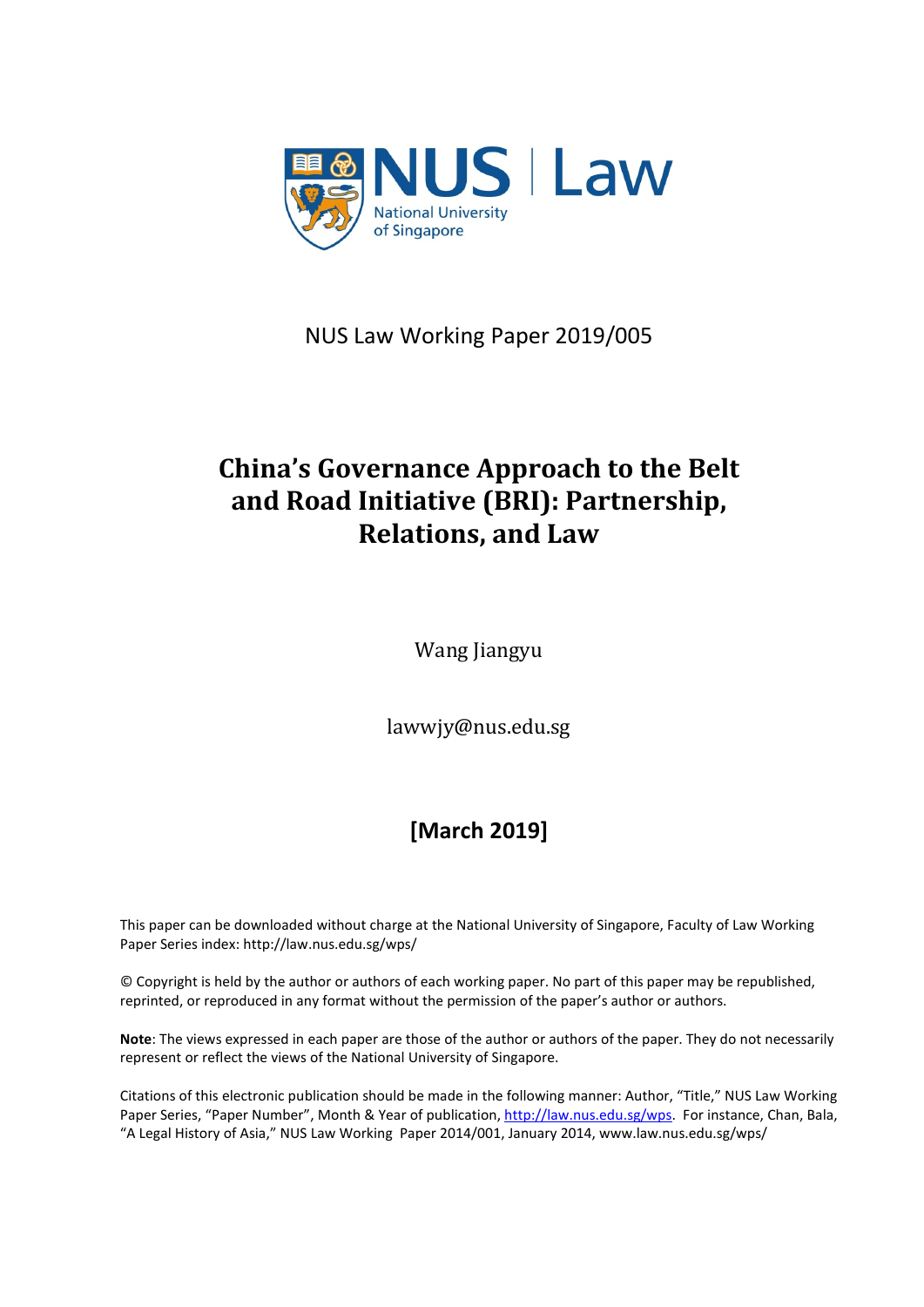# China's Governance Approach to the Belt and Road Initiative (BRI): Partnership, Relations, and Law

Jiangyu Wang\*

 $\overline{a}$ 

Forthcoming in *Global Trade and Customs Journal*, Vol. 14, Issue 5, May 2019.

**Abstract**: This paper looks at how China conducts intergovernmental relations with the BRI countries. By examining the normative documents produced in the BRI cooperation as well as the rather informal BRI dialogue mechanisms, this paper argues that China adopts a partnership-based, relational approach in ordering bilateral, regional and global economic cooperation. The Chinese approach may offer an alternative governance model in international cooperation but we have to wait and see what will eventually happen in the already very dynamic BRI process from the perspectives of international law and international relations.

<sup>\*</sup> Associate Professor, Faculty of Law, National University of Singapore. Email: lawwjy@nus.edu.sg.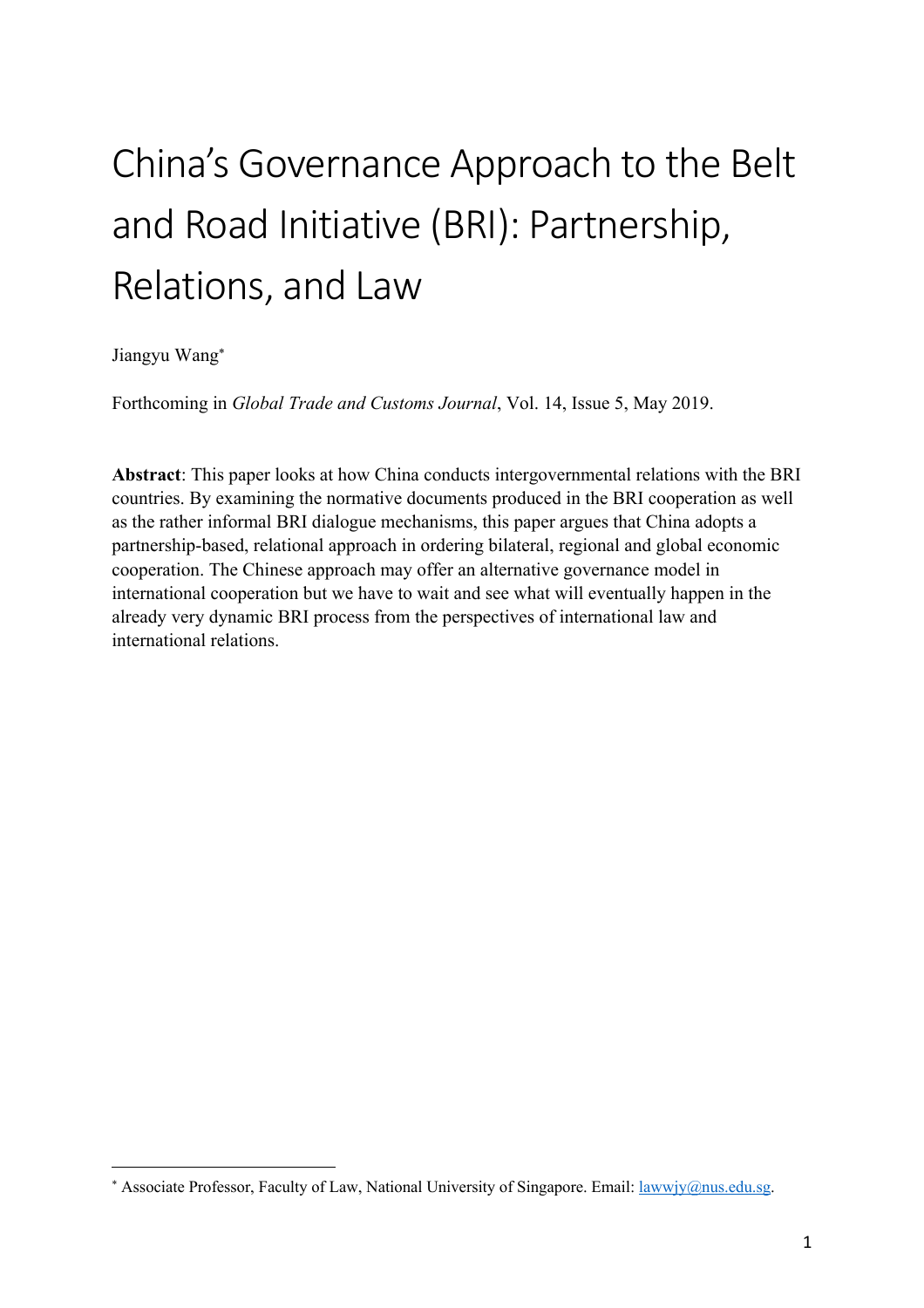## **The Rise of the Belt and Road Initiative**

 $\overline{a}$ 

The Belt and Road Initiative (BRI), also known as the One Belt One Road (OBOR), is Chinese President Xi Jinping's signature foreign policy vision. The BRI comprises a Eurasia landmassbased Silk Road Economic Belt (the "Belt") and a 21st Century Maritime Silk Road (the "Road"), both proposed by Xi in 2013. According to China's original plan, the BRI runs through the three continents of Asia, Europe and Africa, under which the Belt aims to bring together China, Central Asia, Middle East, South Asia, Russia and Europe, while the Road will link China's coasts to Europe through South China Sea, Indian Ocean and the South Pacific.<sup>1</sup> However, in the few years after the original BRI ideals were publicized, "[t]he scheme has expanded far beyond its original core of Eurasia and the Middle East, from New Zealand to the Arctic, Africa to Latin America and even outer space".<sup>2</sup> By end 2017, the BRI officially covered 71 countries, with 3.4 billion people which is 47.6 percent of the world's population, total GDP (Gross Domestic Product) valued of USD14.5 trillion that accounted for 18.4 percent of the annual global wealth, and foreign trade of USD9.3 trillion which was 27.8 percent of world trade.<sup>3</sup>

The BRI is a project with profound geopolitical and geoeconomic implications. It is probably China's first mega strategic initiative aiming to reshape the development of the international order and reorganize the various existing forces in international relations.4 China has committed tremendous financial, diplomatic and financial resources for this project, which was hailed by President Xi as "project of the century".<sup>5</sup> The investment scale of the BRI projects ranges from USD1.4 trillion to USD6 trillion,<sup>6</sup> an astronomical figure in either case.

China has identified five areas of cooperation between China and the BRI countries, including (1) policy coordination to promote government-to-government cooperation and

<sup>3</sup> Guojia Xinxi Zhongxin "Yidai Yilu" Dashuju Zhongxin, *YIDAI YILU MAOYI HEZUO DASHUJU BAOGAO 2018* (国家信息中心"一带一路"大数据中心:《一带一路贸易合作大数据报告 2018》 [STATE INFORMATION CENTER BELT AND ROAD BIG DATA CENTER, *BIG DATA REPORT ON TRADE COOPERATION 2018*], at 1, available at China's official website for the BRI at www.yidaiyilu.gov.cn (hereinafter the State Information Center, *BIG DATA REPORT*).

<sup>1</sup> *Vision and Actions on Jointly Building Silk Road Economic Belt and 21st-Century Maritime Silk Road*, jointly issued by the National Development and Reform Commission, Ministry of Foreign Affairs, and Ministry of Commerce of the People's Republic of China, 28 March 2015, at http://en.ndrc.gov.cn/newsrelease/201503/t20150330\_669367.html (hereinafter the *BRI Vision and Actions*).

<sup>2</sup> See "Gate to the Globe: China Has a Vastly Ambitious Plan to Connect the World", *The Economist*, July 26th 2018, at https://www.economist.com/briefing/2018/07/26/china-has-a-vastly-ambitious-plan-toconnect-the-world (hereinafter, *The Economist*, "Gate to the Globe").

<sup>&</sup>lt;sup>4</sup> Jiangyu Wang (王江雨), Diyuan Zhengzhi, Guoji Huayuquan yu Guojifa Shang de Guize Zhidingquan (地缘政治、国际话语权与国际法上的规则制定权) [Geopolitics, Discursive Power and Rule-making in International Law], *China Law Review* (2016) 2, at 39, available at SSRN: https://ssrn.com/abstract=2970391

 $\frac{5 \text{Xi}}{2}$  Jinping, "Work Together to Build the Silk Road Economic Belt and the 21<sup>st</sup> Century Maritime Silk Road", speech delivered at the Opening Ceremony of The Belt and Road Forum for International Cooperation", 14 May 2017, available at http://www.xinhuanet.com/english/2017-05/14/c\_136282982.htm (hereinafter, Xi, "Speech at the 2017 BRI Forum"),

<sup>6</sup> Fan Zhai, "China's Belt and Road Initiative: A Preliminary Quantitative Assessment", *Journal of Asian Economics* (2018) 55, 84 at 85.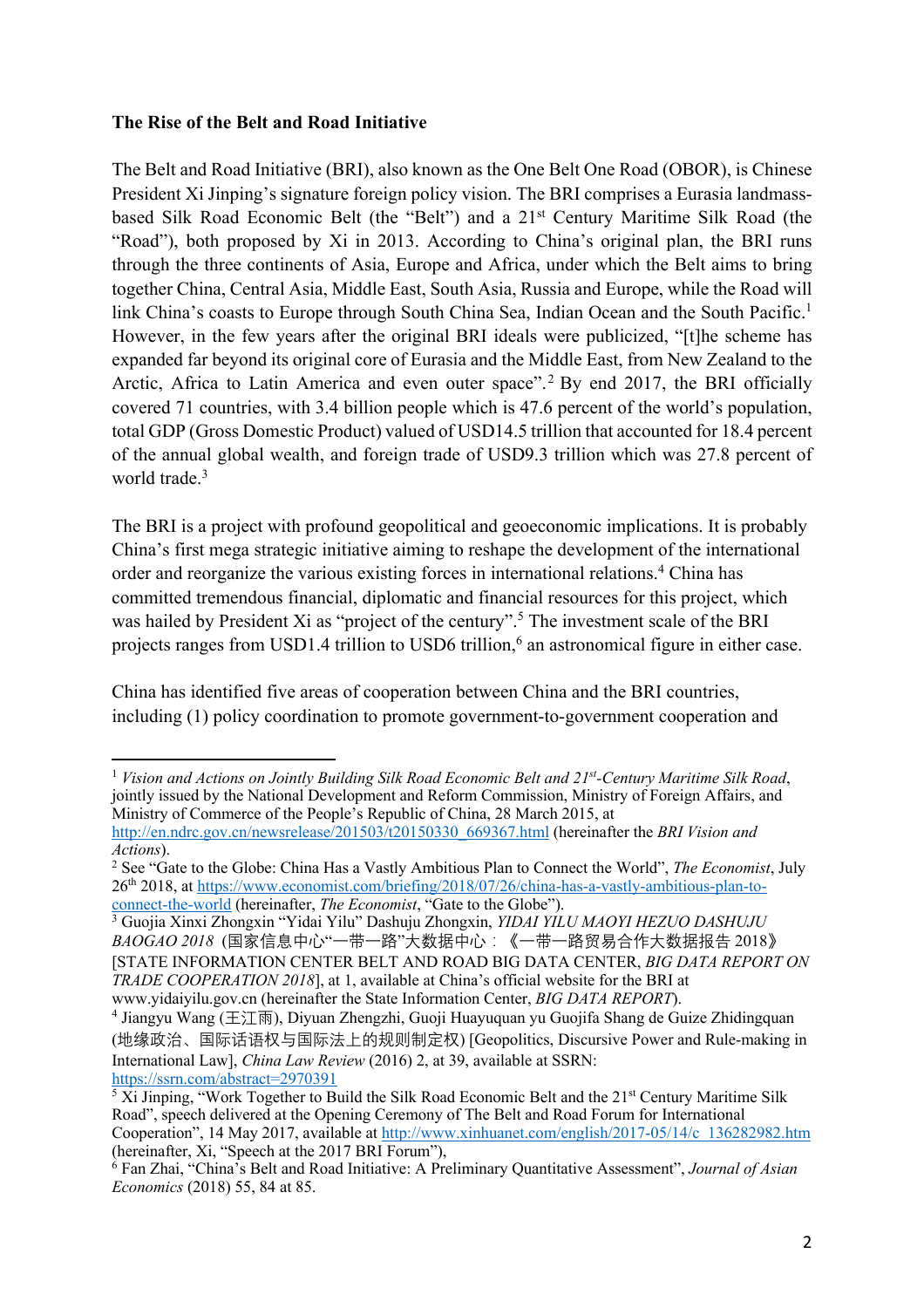establish intergovernmental policy exchange and communication mechanisms; (2) infrastructure connectivity, which is the BRI's priority area, to connect the BRI countries through infrastructural building and development of common technical standards; (3) trade facilitation to remove investment and trade barriers and create a sound business environment for all BRI countries; (4) financial integration to promote financial cooperation and regulatory harmonization in the areas of currency stability, bonds, new development banks, bank lending, and payment systems; and (5) people-to-people bond to promote exchanges between the BRI countries in culture, education, media, tourism, epidemic prevention, among others.7 Driven by a "top-level framework", China has proposed to build six economic corridors which are the New Eurasian Land Bridge Economic Corridor, the China-Mongolia-Russia Economic Corridor, the China-Central Asia-West Asia Economic Corridor, the China-Indochina-Peninsula Economic Corridor, the China-Pakistan Economic Corridor, and the Bangladesh-China-India-Myanmar Economic Corridor, all of which will connect China with other countries through "six means of communication" including railways, highways, seagoing transport, aviation, pipelines, and aerospace integrated information network.<sup>8</sup> In the end, through the BRI,

[The Chinese government] promotes practical cooperation in all fields, and works to build a community of shared interests, destiny and responsibility featuring mutual political trust, economic integration and cultural inclusiveness.9

Although the BRI is touted to be able to offer business opportunities to both Chinese and international companies, $10$  it is still a top-level driven project, in which the success of the hundreds of thousands of transactions, including mainly Chinese investments, depends on China's relations with the BRI countries in general, and China's approach to arrange BRIrelated cooperation with the individual BRI countries in general. That is, government-togovernment cooperation serves as the foundation for all kinds of other activities, projects and transactions under the BRI. In this regard, it can be observed that China follows a partnership-based, relational approach rather than a rule-based system in ordering the bilateral, regional and global economic cooperation along the Belt and Road.

This paper looks at how China conduct intergovernmental relations with the BRI countries. By examining the normative documents produced in the BRI cooperation as well as the rather informal BRI dialogue mechanisms, this paper argues that China adopts a partnership-based, relational approach in ordering bilateral, regional and global economic cooperation. The Chinese approach may offer an alternative governance model in international relations. Ideally, it features a dominate power which controls the direction of cooperation but is

<sup>7</sup> *BRI Vision and Actions*, Part IV: "Cooperation Priorities", above note 1.

<sup>8</sup> Office of the Leading Group for the Belt and Road Initiative, *Building the Belt and Road: Concept, Practice and China's Contribution* (Beijing: Foreign Langauge Press, 2017), p. 10 (hereinafter *Building the Belt and Road*).

<sup>9</sup> *BRI Vision and Actions*, Part III: "Framework", above note 1.

<sup>&</sup>lt;sup>10</sup> See "Belt & Road: Opportunity & Risk", Baker McKenzie (2017), pp. 12-21 (discussing the vast investment opportunities under the BRI for Chinese state-owned enterprises, private enterprises, and international companies). See also "How Singapore companies can be a part of BRI", Enterprise Singapore, available at https://ie.enterprisesg.gov.sg/venture-overseas/browse-by-market/asiapacific/china/about-obor/how-singapore-companies-can-be-a-part-of-obor (visited 27 December 2018).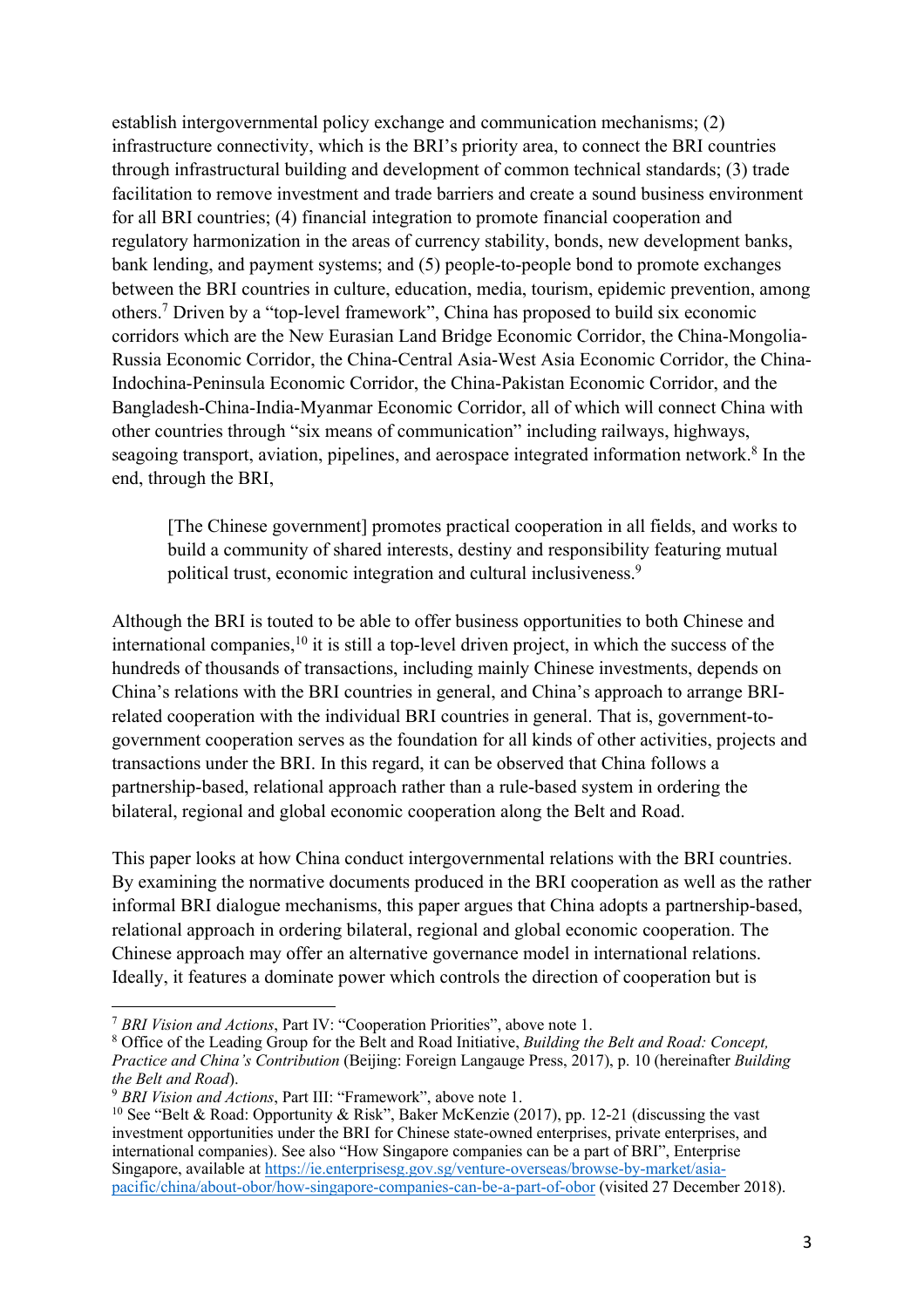willing to share the power (and responsibility) with other stakeholders to achieve mutual benefits, a system in which the participants do not have to surrender sovereignty as much as they have to do in the America-led liberal international order, and regional economic integration achieved through infrastructure-driven connectivity and an investment-led development model. However, this "romantic" vision may still be overridden by China's realist pursuits, and we have to wait and see what will eventually happen in the already very dynamic BRI process.

This paper is organized as follows. It starts with an analysis of the overall institutional approach adopted by China under the BRI, and a critical discussion of the characteristics of this Chinese approach. It then examines the features of the government-to-government approach in the normative documents including the Vision and Actions, and Plans, followed by a systematic discussion of Memorandum of Understandings (MoUs) China has signed with more than a hundred BRI participants. In particular, it compares the arrangements China signed with the Philippines and New Zealand, respectively, to illustrate the similarities and differences between different MoUs, and explain the possible reasons in the differences. The last part concludes.

# **The Overall Institutional Approach: A Partnership based, Relational Approach**

Western approach to international economic cooperation, regional economic integration and international development share one common feature: the rule of law.11 More specifically, Western trade and investment projects would require the application of a uniform set of rules at the three levels of international/bilateral cooperation, domestic regulation, and private transactions. The Chinese approach to the BRI is distinctive in the sense that it adopts a more informal and less institutional approach, which can be called a "partnership-based relational approach". Being "*relational*" means the cooperative framework for the BRI is not based on a treaty-based institutional design. Rather, it utilizes a variety of means, most of which are rather abstract and even ambiguous, with the view to building confidence and developing good relations through volunteer cooperation and non-binding promises. The "*partnership*" dimension in the BRI indicates that the bilateral cooperation between China and individual BRI countries is always oriented toward building partnership, for which the BRI does not impose a uniform model applying to all countries. Rather, China seemingly seeks a model of "One Country One Approach" (*yiguo yice*). That is, China's bilateral cooperation with each and every BRI country can adopt a different model, as long as it is mutually acceptable solution through friendly bilateral negotiations.<sup>12</sup> This partnership-based approach is featured with a strong degree of pragmatism, which is both result-oriented and progress-oriented,

 $\overline{\phantom{a}}$ <sup>11</sup> See Caroline Roseveare, "The Rule of Law and International Development", Department for International Development (DFID) (London, 2013), at

https://assets.publishing.service.gov.uk/media/57a08a0be5274a27b20003c7/Literature\_Review\_RoL\_DFI D-GSDCH-PEAKS\_FINAL.pdf (visited 2 January 2019).

<sup>&</sup>lt;sup>12</sup> Chen Yiyuan, "BRI Needs a 'One Country, One Approach'" [陈艺元: "一带一路'建设需要'一国一 策'"], China's Belt and Road Portal, 26 February 2018, at https://www.yidaiyilu.gov.cn/ghsl/gnzjgd/48891.htm.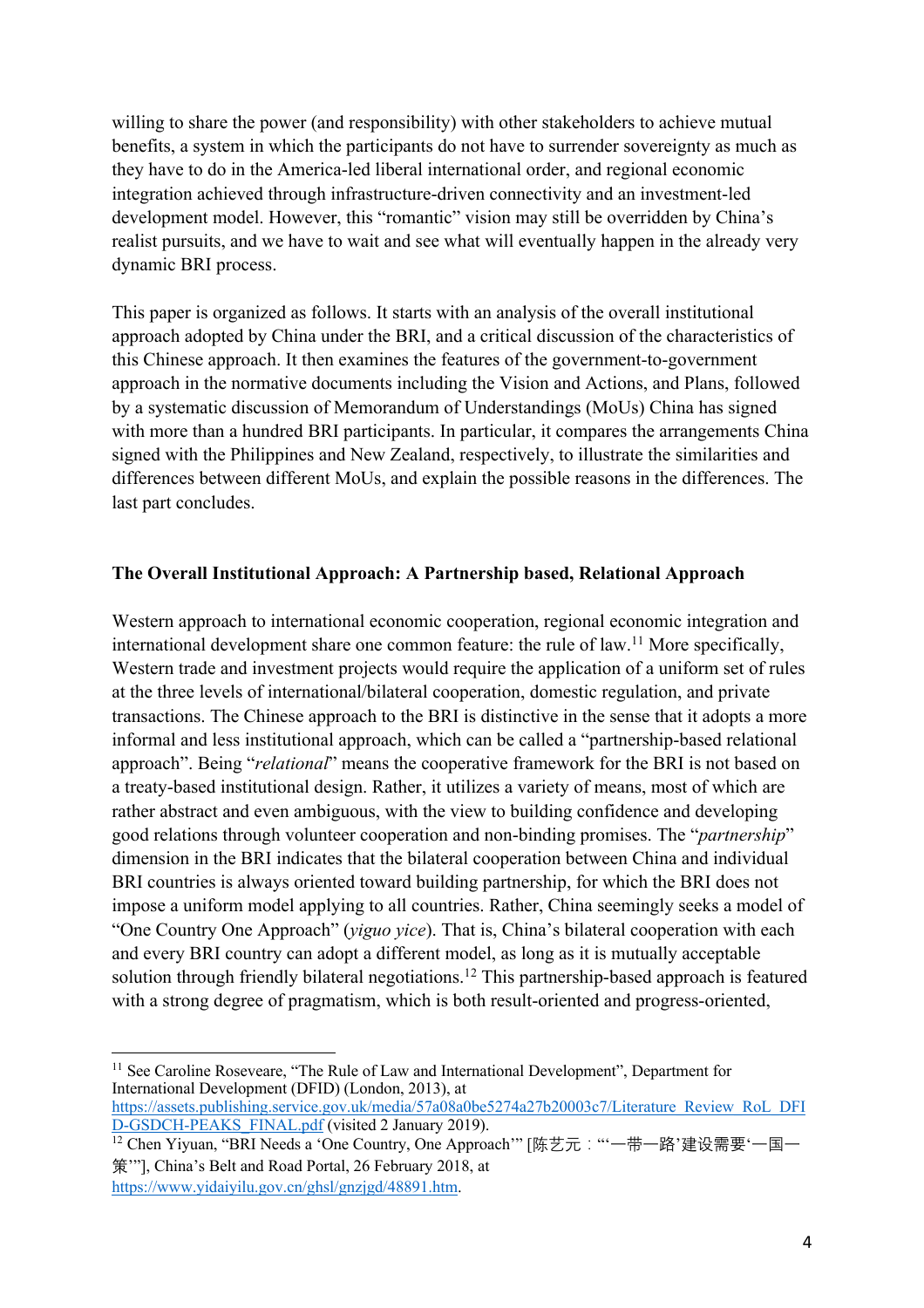while flexible enough to accept compromises and even failures in order to maintain good relations in the long term.

Institutionally, China's overall approach to the BRI has the following features:

First, the BRI does not have a treaty-based institutional framework, which means the BRI is neither an international treaty/agreement, nor an international organization. As Wade Shepard so remarked about the BRI,

This is an initiative for which there are no publicly-stated KPI, no overarching institutionalization, no formal membership protocols, no founding charters, and a timeline for development that is not measured in mere years, but decades.<sup>13</sup>

Shepard however noted that the vagueness in the BRI, such as lack of institutionalization, and very broad definition, "is probably one of its greatest strengths – and one of the main reasons for its current, and more than likely, future success".<sup>14</sup> In the end, the BRI is "a framework for partnering with China on economic, political, and infrastructural development – a series of unrelated but nonetheless interconnected bilateral trade pacts and partnerships".15

Second, China orders the BRI through dialogues at China-led multilateral and bilateral forums and a wide of normative documents. The multilateral forum refers to the Belt and Road Forum for International Cooperation (BRF), which is the flagship international conference organized by the Chinese government for which China seemingly expects to invite as many as possible heads of states from around the world, although sometime its "punishes" some state leaders by not inviting them.<sup>16</sup> The first BRF was held in Beijing in 2017 while the second is to be convened in April 2019. The following types of normative documents have been employed in the BRI: (1) Vision and Actions; (2) Cooperation Plans; (3) White Papers; (4) Joint Communiques (5) Guiding Principles; (6) Planning Programmes; and (7) Memorandum of Understandings (MoUs). The first three types of documents are issued by the Chinese Government itself to explain its vision for both the general framework, ideas, objectives and the blueprint for cooperation in specific areas. The only Joint Communique was adopted by the first BRF in April 2017, endorsed by some but not all the leaders who attended the BRF.17 Guiding Principles are also adopted at the BRF by ministries of countries who attend the BRF. For example, the Guiding Principles on Financing the

<sup>&</sup>lt;sup>13</sup> Wade Shepard, "Why the Ambiguity of China's Belt and Road Initiative Is Perhaps its Biggest Strength", *Forbes*, 19 October 2017, at https://www.forbes.com/sites/wadeshepard/2017/10/19/whatchinas-belt-and-road-initiative-is-really-all-about/#72adce76e4de. See also Heng Wang, "China's Approach to the Belt and Road Initiative", University of New South Wales Law Research Series, [2018] *UNSWLRS* 82, p. 7 (noting the BRI "neither has a constituting treaty with all BRI states (a BRI-wide treaty), as is the case with international organizations, nor formal membership protocols"). <sup>14</sup> Shepard, id.

<sup>&</sup>lt;sup>15</sup> Shepard, id.

<sup>&</sup>lt;sup>16</sup> "Ministry of Foreign Affairs Holds Briefing for Chinese and Foreign Media on President Xi Jinping's Attendance and Chairing of Related Events of the BRF", 25 April 2017, available at

http://www.beltandroadforum.org/english/n100/2017/0425/c22-214.html.<br><sup>17</sup> "Joint Communique of the Leaders Roundtable of the Belt and Road Forum for International Cooperation", 16 May 2017, at http://www.beltandroadforum.org/english/n100/2017/0516/c22-423.html.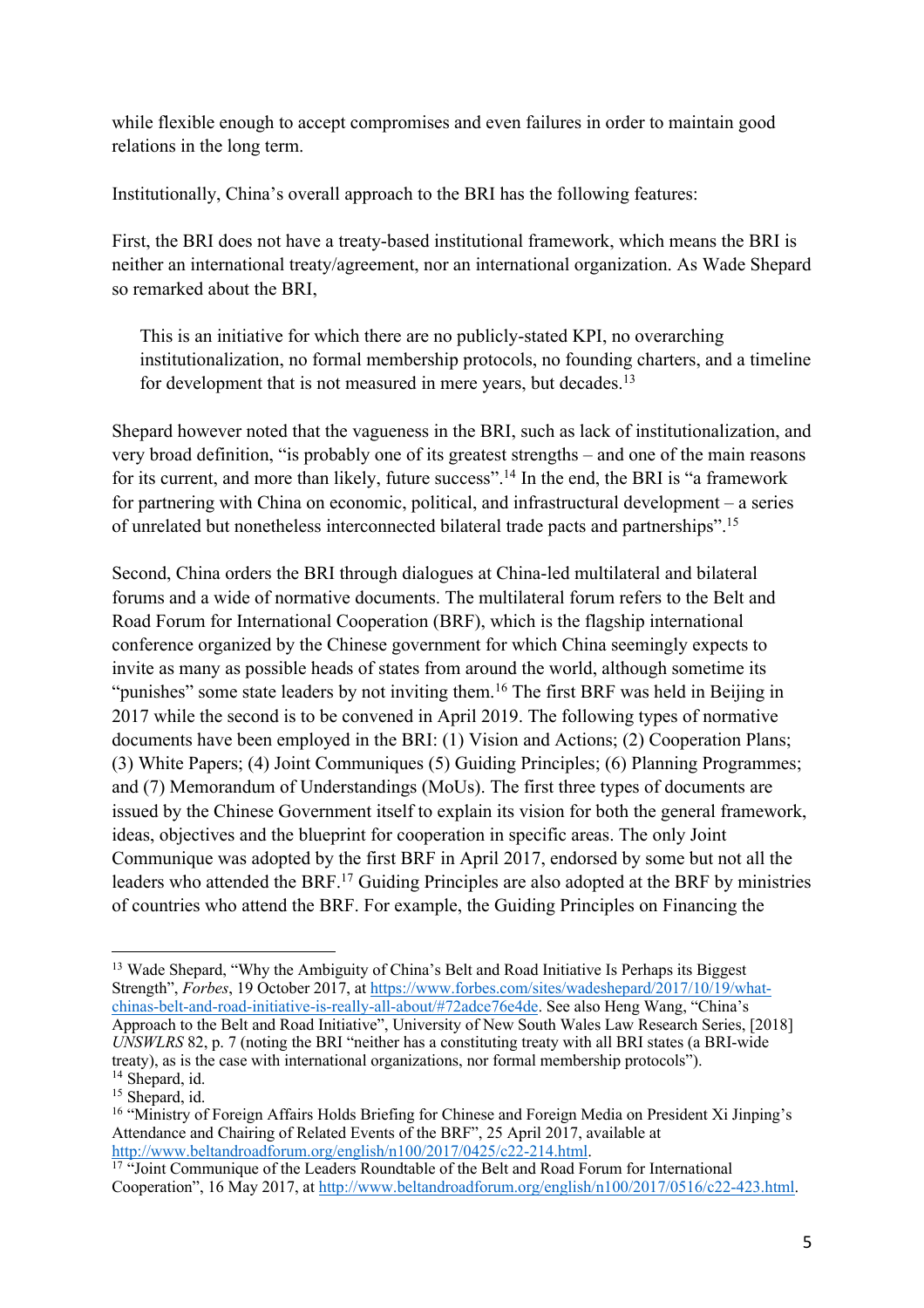Development of the Belt and Road were adopted by the finance ministries from 27 countries at the first BRF on 14 May 2017.18 A Planning Programme, such as the Planning Programme for the China-Mongolia-Russia Economic Corridor, provides for specific areas and even projects of cooperation for the BRI countries involved. Lastly, the largest body of BRI documents are MoUs,<sup>19</sup> which are declarations of the principles of cooperation and are results of bilateral negotiations between China and it BRI partners.

Arguably, this approach of ordering cooperation activity under the BRI is vividly coloured by "soft law" rather than "hard law". That is, "BRI-specific documents call for voluntary cooperation instead of hard law-imposing treaty obligations backed by enforcement mechanisms".20 For instance, Part V of the China-Philippines MoU on BRI, under the heading of "Legal Status", provides,

*This Memorandum of Understanding does not create legally binding obligations for the Participants. It is an expression of their common aspiration to cooperate on the Belt and Road Initiative for the mutual benefits.21*

The notion of soft law is a useful concept to capture "norms that are neither law, nor mere political or moral statement, but lie somewhere in between".22 Soft law has certain independent advantages of its own. For instance, soft legalization is much easier to achieve than hard legalization, especially when the states concerned are not willing to be seen to have their sovereignty directly challenged. Soft legalization is more effective in dealing with uncertainty, especially when the state actors need some time to learn the impact of real, hard law agreements over time. In addition, soft law facilitates compromises – and thus mutual beneficial cooperation – between states with divergent interests, values, and degrees of powers.23

In the context of the BRI, the soft law approach serves, particularly, a twofold objective. First, from the perspective of international relations, it helps alleviate the concerns of the BRI countries, especially China's neighbors, that China will use the BRI to "assert regional leadership in Asia" economically, diplomatically and militarily.<sup>24</sup> Not requiring the parties to

of Arrangement on Strengthening Cooperation on the Belt and Road Initiative" (MoA), which is essentially an MoU (hereinafter the China-New Zealand MoA).

<sup>&</sup>lt;sup>18</sup> These Guiding Principles are available at

http://wjb.mof.gov.cn/pindaoliebiao/gongzuodongtai/201705/P020170515761133537061.pdf.<br><sup>19</sup> The agreement between China and New Zealand on the Belt and Road is however called "Memorandum"

 $20$  Wang (2018), p. 8, above note 13.

<sup>&</sup>lt;sup>21</sup> "Memorandum of Understanding between the Government of the Republic of Philippines and the Government of the People's Republic of China on Cooperation on the Belt and Road Initiative", 20 November 2018 (hereinafter the China-Philippines MoU on BRI).

<sup>&</sup>lt;sup>22</sup> See M. G. Desta, "Soft Law in International Law: An Overview", in A. K. Bjorklund and A. Reinisch (eds.), *International Investment Law and Soft Law* (Cheltenham,L Edward Elgar, 2012), p. 40.

 $^{23}$  K. W. Abbott and D. Snidal, "Hard and Soft Law in International Governance", (2000) 54(3) *International Organization*, p. 421.

<sup>24</sup> Charles Clover and Lucy Hornby, "China's Great Game: Road to a New Empire", *Financial Times* (13 October 2015)< https://www.ft.com/content/6e098274-587a-11e5-a28b-50226830d644>. See also "Southeast Asia Wary of China's Belt and Road Project, Skeptical of U.S.: Survey", *Reuters* (7 January 2019) < https://www.todayonline.com/world/southeast-asia-wary-chinas-belt-and-road-project-skepticalus-survey>.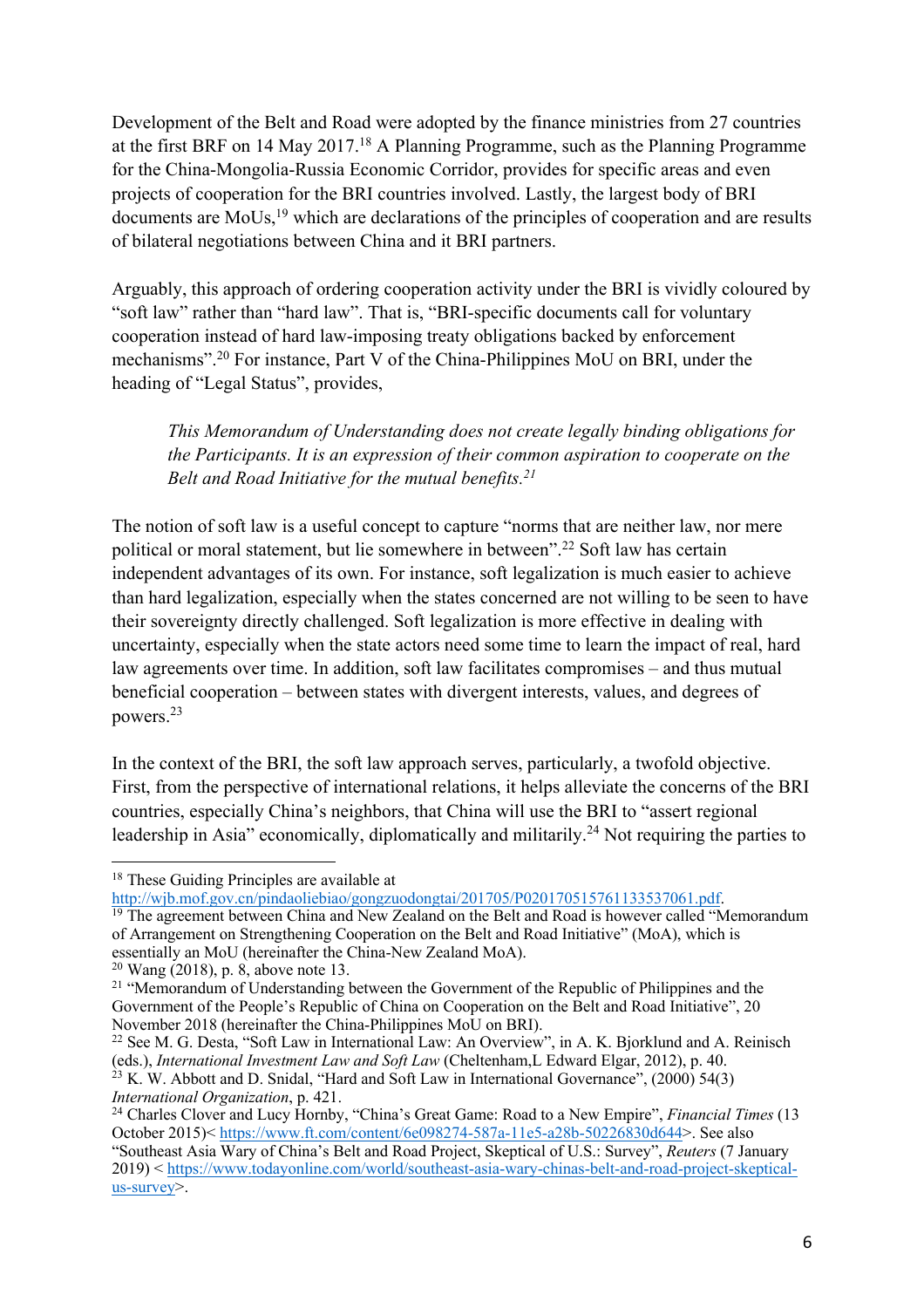make hard commitments under binding legal obligations will reduce the fear of the BRI countries that, given the power asymmetry between them and China, as well as, the uncertainty about China's intention and future, specific and binding commitments will make them vulnerable to Chinese dominance. On the other hand, the very broad definition, vague language and lack of institutionalization in the BRI also reveals China's sense of uncertainty about the project's future. At best, China is following its traditional "crossing the river by touching the stone" approach, which limits its own ability to committee to specific and clear legal obligations.

Third, although law is generally assigned a secondary role (to diplomatic negotiations and bilateral consultations, *inter alia*), China has ironically made great endeavors to build judicial institutions for dispute resolution under the BRI. As early as  $7<sup>th</sup>$  July 2015, the Supreme People's Court of China (the SPC) issued a circular to offer Chinese judiciary's determination to provide "judicial services and safeguard" for the BRI,<sup>25</sup> which indicates that "the rule of law is an important safeguard for the BRI, in which the role of the judiciary is indispensable".26 In the afterward, the SPC issued a range of judicial interpretations targeting at adjudication of BRI-related cases. In addition, it published two batches of "model cases" (*dianxing anli*) respectively in July 2015 and May 2017 with a view to "responding to difficult and complicated questions, clarifying the commercial rules, unifying the application of laws, as well as, demonstrating the good image of impartiality and efficiency of our country's judiciary".27 Most significantly, China launched two International Commercial Courts (*guoji shangshi fating*, CICC), one based in Shenzhen and the other in Xi'an, to handle disputes concerning the BRI.<sup>28</sup>

The SPC's commitment to provide tailor-made dispute resolution services to the BRI can certainly be understood as its aspiration to play a role in the BRI. Understandably – and more importantly, it is the gesture of the leadership of Chinese judiciary to necessarily plea allegiance to Xi Jinping, China's power-loving paramount leader. However, the rapid and sophisticated institutional building about the CICC demonstrates China's pragmatic and instrumental view of the role of law. Though, for various reasons, China does not intend to entirely pursue a rule-based approach in ordering the BRI, it still aims to build a framework for legalized dispute resolution for the BRI transactions, at least in case of need.

#### **Government-to-Government Cooperation in the Vision and Actions, and Plans.**

 $\overline{a}$ 

https://www.chinacourt.org/article/detail/2018/01/id/3178206.shtml>.

<sup>25</sup> "*Zuigao Renmin Fayuan Guanyu Renmin Fayuan wei "Yidai Yilu" Jianshe Tigong Sifa Fuwu he Baozhang de Ruogan Yijian*" ("*Several Opinions of the Supreme People's Court on the Judiciary's Provision of Judicial Services and Safeguard for the Belt and Road*"), Fa Fa (2015) 9 Hao, 16 June 2015 (hereinafter the "SPC's BRI Opinions").

<sup>26</sup> SPC's BRI Opinions, id, art. 1.

<sup>27</sup> Li Min, "Zijue Dandang Shiming, Yingzao Youzhi Sifa Huanjing – Renmin Fayuan Fuwu Baozhang 'Yidai Yilu' Jianshe Gongzuo Zongshu" ("Consciously Shoulder the Mission to Build a Superb Judicial Environment – A Review of the People's Courts' Contribution to Servicing and Safeguarding the BRI"), *People's Court Daily* (5 March 2018) <

 $^{28}$  The CICC in Xi'an handles disputes concerning the Belt, leaving the maritime-related Road disputes to Shenzhen CICC. The official website of the CICC is http://cicc.court.gov.cn.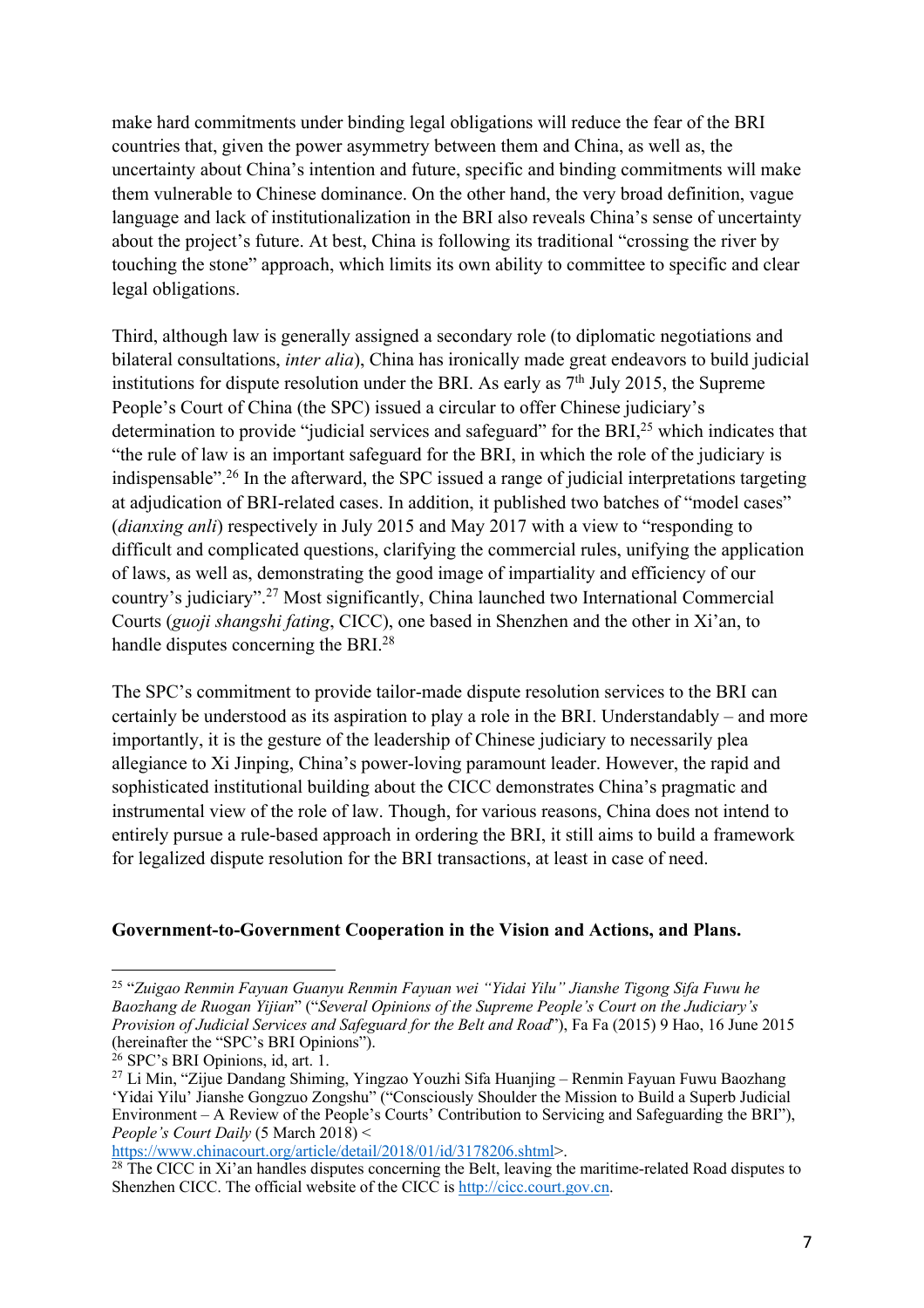Various Vision and Action have been published by the Chinese Government to explain the objectives and principles for cooperation and the blueprint for specific actions. The first Vision and Actions set the umbrella provisions under which the BRI states are expected to adopt the following principles in conducting intergovernmental relations:<sup>29</sup>

- (1) Compliance with the purposes and principles of the United Nations Charter, and, in particular, the Five Principles of Peaceful Co-existence;
- (2) Openness to make the BRI accessible to all countries and all regional and international organizations;
- (3) Harmoniousness to promote tolerance and dialogue among civilizations and encourage mutual respect of paths and models of development chosen by different countries;
- (4) Market-driven operation to ensure the adoption of principles of market economy and prevailing international rules and practices; and
- (5) Pursuing mutual benefit to ensure that the interests and concerns of all parties involved are accommodated and seek the "biggest common denominator" for cooperation.

On this basis, policy coordination among the BRI states, which serves of the foundation of BRI cooperation, aims to "build multilevel intergovernmental macro policy exchange and communication mechanisms, expand shared interests, enhance mutual political trust, and reach new consensus for cooperation".30 For example, in the *Vision for Maritime Cooperation* under the BRI,<sup>31</sup> China vows to work with the countries along the Road to joint protect the marine ecosystem, address climate change, develop technical standards for carbon cooperation, enhance cooperation on marine resource utilization, promoting maritime connectivity, promote common maritime security, prevent and mitigate marine disasters, conduct joint research on scientific and technological development concerning the ocean, promote marine education and cultural exchange, and, in the end, development collaborative ocean governance based on the *Blue Partership.32* In the *Vision and Actions for Energy*  Cooperation under the BRI,<sup>33</sup> China promises to "establish bilateral working mechanisms (with other BRI states) to study implementation plans and blueprints for energy cooperation".34

In all the Vision, Actions and Plans, the Chinese Government demonstrates a persistent attitude in making it a priority for seeking the endorsement of the governments of countries along the BRI. Seemingly, China sincerely believes that a welcoming attitude of the BRI

<sup>29</sup> *BRI Vision and Actions*, above note 1, Part II.

<sup>30</sup> *BRI Vision and Actions*, above note 1, Part III.

<sup>31</sup> *Vision for Maritime Cooperation under the Belt and Road Initiative*, jointly issued by the National Development and Reform Commission and the National Ocean Administration (20 June 2017) < https://www.yidaiyilu.gov.cn/wcm.files/upload/CMSydylgw/201706/201706200153032.pdf>.  $32$  Id, pp. 1-12.

<sup>&</sup>lt;sup>33</sup> Vision and Actions for Promoting Energy Cooperation under the Silk Road Economic Belt and 21<sup>st</sup> *Century Maritime Silk Road*, jointly issued by the National Development and Reform Commission and National Energy Administration (May 2017) <https://www.yidaiyilu.gov.cn/zchi/qwfb/13745.htm>.  $34$  Id, Part IV.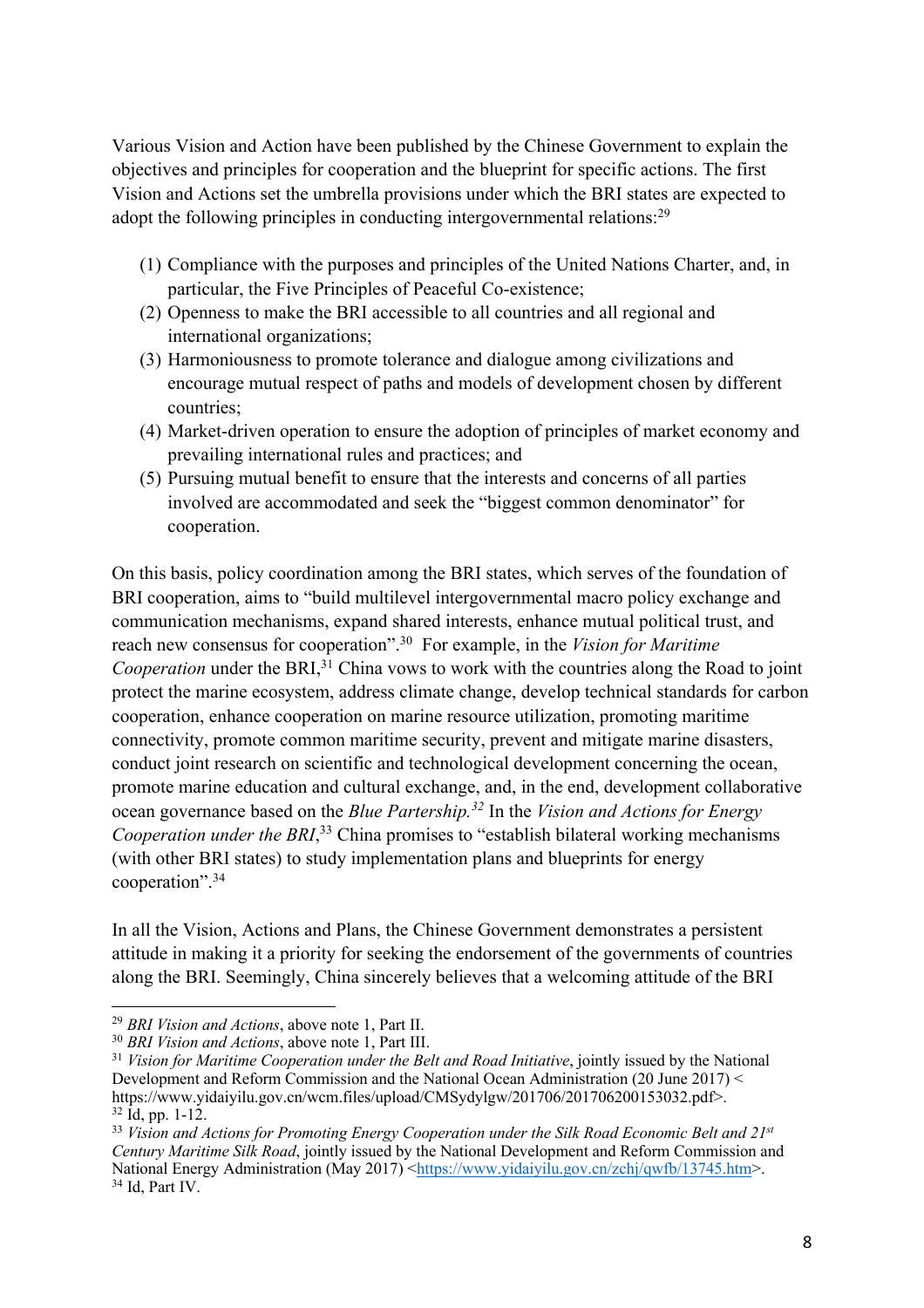partner country, which should be achieved through a bilateral MoU, is essential for the success of all kinds of projects and transactions in that country. Conversely, China has appeared to be extremely sensitive about whether other countries are willing to sign up on the BRI in the name of their governments.

## **Government-to-Government Cooperation in BRI Cooperation Arrangements**

By the end of December 2018, China has signed 170 arrangements of cooperation, including mainly MoUs, with 122 countries and 29 international organizations.<sup>35</sup> As noted previously, these arrangements are not meant to create binding legal obligations. Instead, they are supposed to create a framework for confidence building and possibilities for bilateral cooperation in mutually agreed areas under the BRI.

Not the texts of the all the MoUs or similar arrangements with slightly different names but the same structure and functions have been published. As a matter of fact, for unknown reasons, China and its BRI partners released only a limited number of such documents as a matter of public record onto the public domain. An examination of the published text reveal that the basic structure and provisions of the arrangements tend to remain the same while some interesting differences exist. In the table below, we compare two such BRI arrangements, namely the China-Philippines  $M_0U^{36}$  and the China-New Zealand  $M_0A^{37}$  to illustrate the general attributes of and the substantive differences between the arrangements.

<sup>&</sup>lt;sup>35</sup> "List of Countries Which Have Signed BRI Cooperation Documents with China", Belt and Road Portal (14 January 2019) <https://www.yidaiyilu.gov.cn/gbjg/gbgk/77073.htm>.

<sup>&</sup>lt;sup>36</sup> Id, above note 21.

<sup>37</sup> Id, above note 19.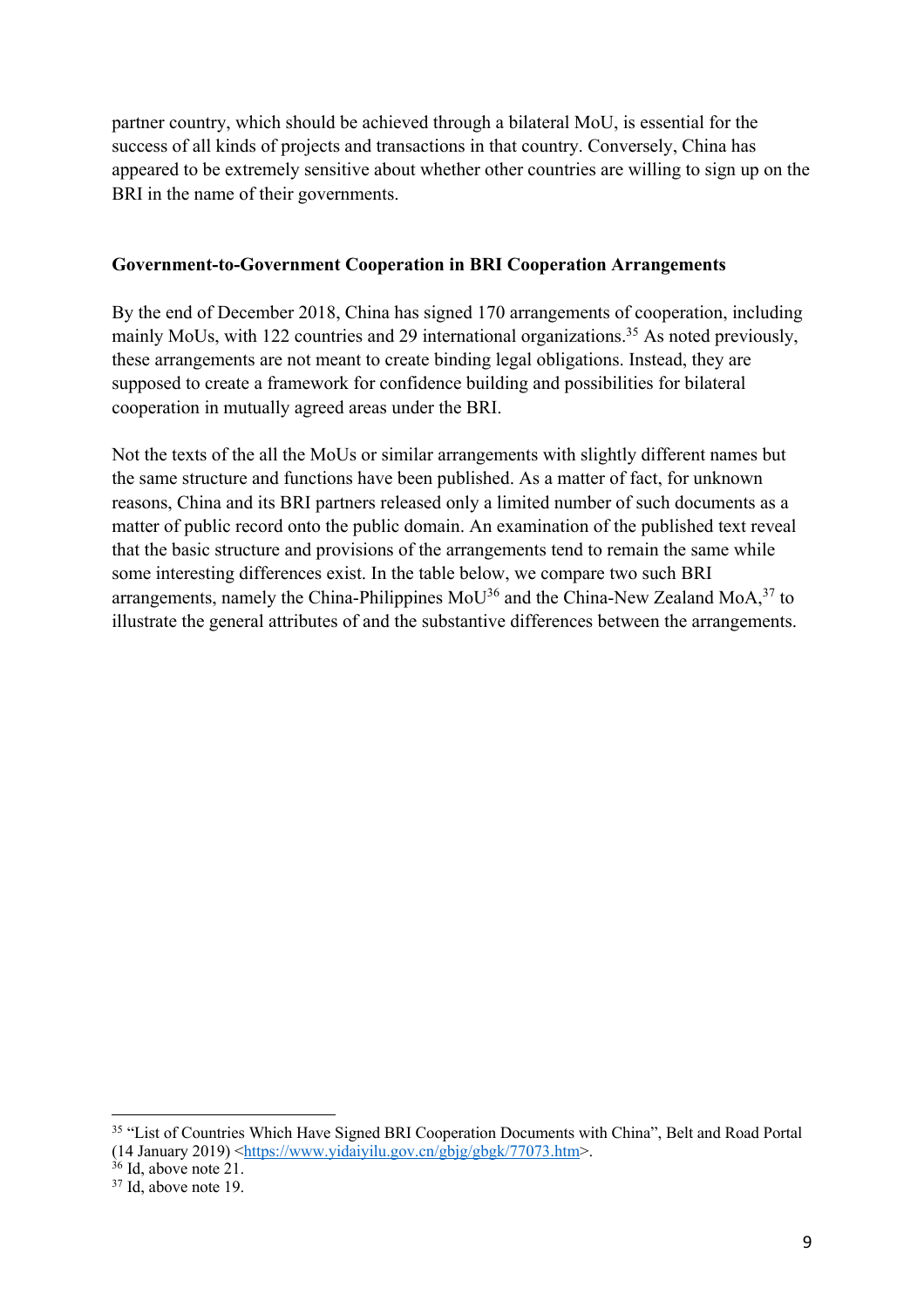| <b>Provisions</b>                    | <b>China-Philippines MoU</b>                                                                                                                                                                                                                                                                                                                                                                | <b>China-New Zealand MoA</b>                                                                                                                                                                                                                                                                                                                                                                                                                                                                                                                           |
|--------------------------------------|---------------------------------------------------------------------------------------------------------------------------------------------------------------------------------------------------------------------------------------------------------------------------------------------------------------------------------------------------------------------------------------------|--------------------------------------------------------------------------------------------------------------------------------------------------------------------------------------------------------------------------------------------------------------------------------------------------------------------------------------------------------------------------------------------------------------------------------------------------------------------------------------------------------------------------------------------------------|
| Preamble                             | (1) Emphasizing China's offer to assist in the<br>development of other countries;<br>(2) Emphasizing common prosperity and non-<br>zero-sum game in bilateral relations.                                                                                                                                                                                                                    | (1) Emphasizing the BRI spirit "peace<br>and cooperation, openness and<br>inclusiveness, mutual learning and<br>mutual benefit";<br>(2) Drawing on the comparative<br>advantage and contributions of the<br>Participants and their private sectors.                                                                                                                                                                                                                                                                                                    |
| <i><b>Objectives</b></i>             | To realize sustainable growth and development<br>and translate economic complementarities and<br>people-to-people exchanges into advantages for<br>practical cooperation;                                                                                                                                                                                                                   | Cooperation and exchanges of<br>(1)<br>support for achieving common<br>development and translating<br>advantages of close political<br>relations, economic<br>complementarities and cultural<br>exchanges into practical cooperation<br>and sustainable growth;<br>(2) Cooperation in inter-regional<br>connection to advance regional peace<br>and development.                                                                                                                                                                                       |
| Principles                           | (1) Mutual respect for territorial integrity and<br>sovereignty;<br>(2) Complete transparency;<br>(3) Development and prosperity through<br>extensive consultation, joint contribution<br>and sharing of benefits;<br>Maximization of existing bilateral, regional<br>(4)<br>and multilateral mechanisms.                                                                                   | Mutual respect of interests and trust<br>(1)<br>under the principles of "wide<br>consultation, joint contribution and<br>shared benefits;<br>(2) Maintaining and enhancing existing<br>bilateral and multilateral<br>mechanisms;<br>(3) Promoting practical cooperation in<br>accordance with international good<br>practice, market orientation and<br>professional principles.                                                                                                                                                                       |
| Cooperation<br>Areas                 | Policy dialogue and communication on key<br>(1)<br>macroeconomic policies and development<br>strategies;<br>(2) Infrastructure development and<br>connectivity;<br>(3) Cooperation on trade and investment,<br>adhering to national customs rules,<br>regulations and policies;<br>(4) Financial cooperation on expanding the use<br>of local currencies;<br>(5) Social-cultural exchanges. | Policy cooperation by carrying out<br>(1)<br>dialogue on development strategies,<br>plans and policies on a regular basis;<br>(2) Bilateral mutually beneficial<br>cooperation including increasing<br>bilateral trade; upgrading the China-<br>NZ FTA; expanding investment;<br>cooperation in infrastructure,<br>agricultural technology, clean energy,<br>information technology and<br>regulatory harmonization;<br>(3) Cultural exchanges, especially in the<br>screen sector;<br>(4) Cooperation at the multilateral and<br>regional mechanisms. |
| Modes of<br>Cooperation              | High-level visits;<br>(1)<br>Pilot programmes in key areas;<br>(2)<br>(3) Investment and financial support for projects<br>on the basis of free market principles.                                                                                                                                                                                                                          | No provisions.                                                                                                                                                                                                                                                                                                                                                                                                                                                                                                                                         |
| Settlement<br>$\iota$<br>Differences | Amicable settlement by consultations through<br>diplomatic channels.                                                                                                                                                                                                                                                                                                                        | Settlement through friendly consultation.                                                                                                                                                                                                                                                                                                                                                                                                                                                                                                              |

Table 1: Comparison between the China-Philippines MoU and China-New Zealand MoA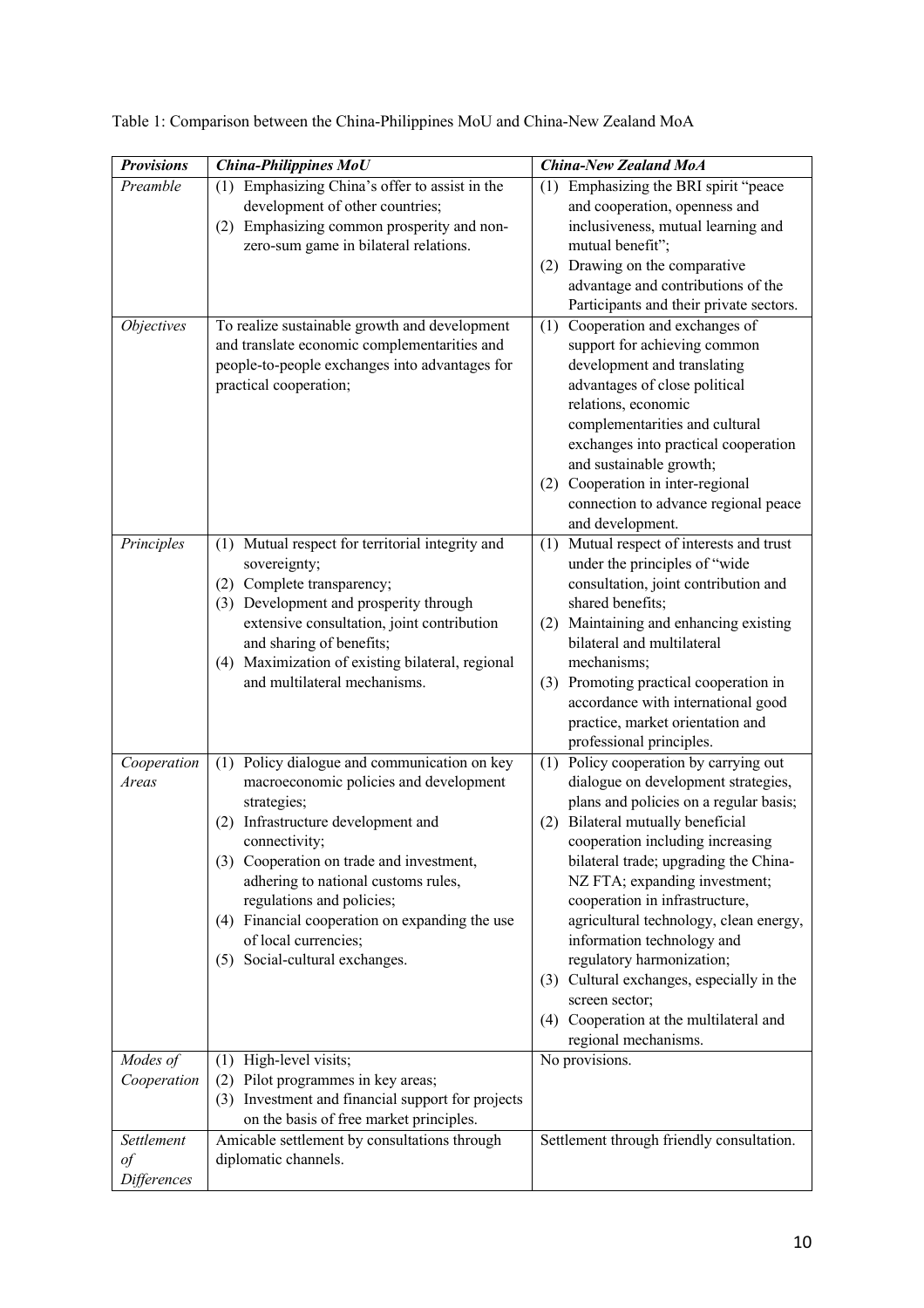| Legal Status | Providing clearly that the MoU does not create | No provision on legal status but providing |
|--------------|------------------------------------------------|--------------------------------------------|
|              | legally binding obligations.                   | that the "Arrangement only expresses the   |
|              |                                                | common will" of participants to cooperate  |
|              |                                                | for the BRI.                               |
| Amendment    | Amendment or revision "shall" be done by       | Arrangement "will" be amended by           |
|              | mutual consent.                                | mutual written consent.                    |
| Effectivity  | Four (4) years subject to renewal.             | Five (5) years subject to renewal.         |

Obviously, the structures and provisions of the two arrangements are very similar. However, if the China-Philippines MoU is representative of China's BRI cooperation with a developing country while the China-New Zealand MoA represents BRI arrangement with a developed country, several interesting points of differences can be observed. First, there is clearly a "development" dimension in the China-Philippines MoU, in which China offers assistance to Philippines' development. Understandably, China-New Zealand MoA does not need such development-based assistance, but it constantly stresses the importance of the private sector and market economy. Second, in cooperation principles, the China-New Zealand MoA mentions the need to follow "international good practice, market orientation and professional principles", which does not exist in the China-Philippines MoU as the latter seems to emphasize adherence to national rules and regulations. Third, in areas of cooperation, the China-Philippines MoU specifically encourages the use of local currencies in bilateral trade and investment, while the China-New Zealand MoA specifically mentions regulatory harmonization. Fourth, both arrangements provide that they only embody the "common will" or "common aspiration" of the state actors involved, but the China-New Zealand MoA does not contain a "legal status" clause to emphasize that none of the provisions in the text is binding.<sup>38</sup> Further, with respect to amendment, though both arrangements require mutual consent for amending the text, the China-Philippines MoU uses "shall" while the China-New Zealand MoA uses "will", arguably indicating a stronger consensus requirement, which is symbolic in nature, in the MoU for changing anything that is already agreed upon between the Participants.

The functions of the MoUs (and similar arrangements including the MoAs) present an interesting question. Clearly enough, both participants agree that the document does not create any legally binding obligations. Nevertheless, the MoUs serve a few functions which are useful for both China and its BRI partners. First, they lend legitimacy to the BRI at both domestic and international levels. Internationally, the number of MoUs and significance of the countries signed up for them can strengthen the legitimacy of the BRI in the international order. For instance, certain provisions imply the signatories' support for the China-led global financial institutions such as the Asian Infrastructure Investment Bank (AIIB), as well as, Chinese government-sponsored institutions such as the Confucius Institute. Domestically, the MoUs can be used to showcase the international acceptance of the BRI, thus proving to the Chinese people that the BRI is the right thing to do. Second, since all the MoUs are based on a template drafted by China, it shows China is able to write rules which are acceptable at the international society, although (a) the so-called rules are still rudimentary and ambiguous;

 $\overline{a}$ <sup>38</sup> See China-Philippines MoU, Part VI:2, and China-New Zealand MoA, Para. V.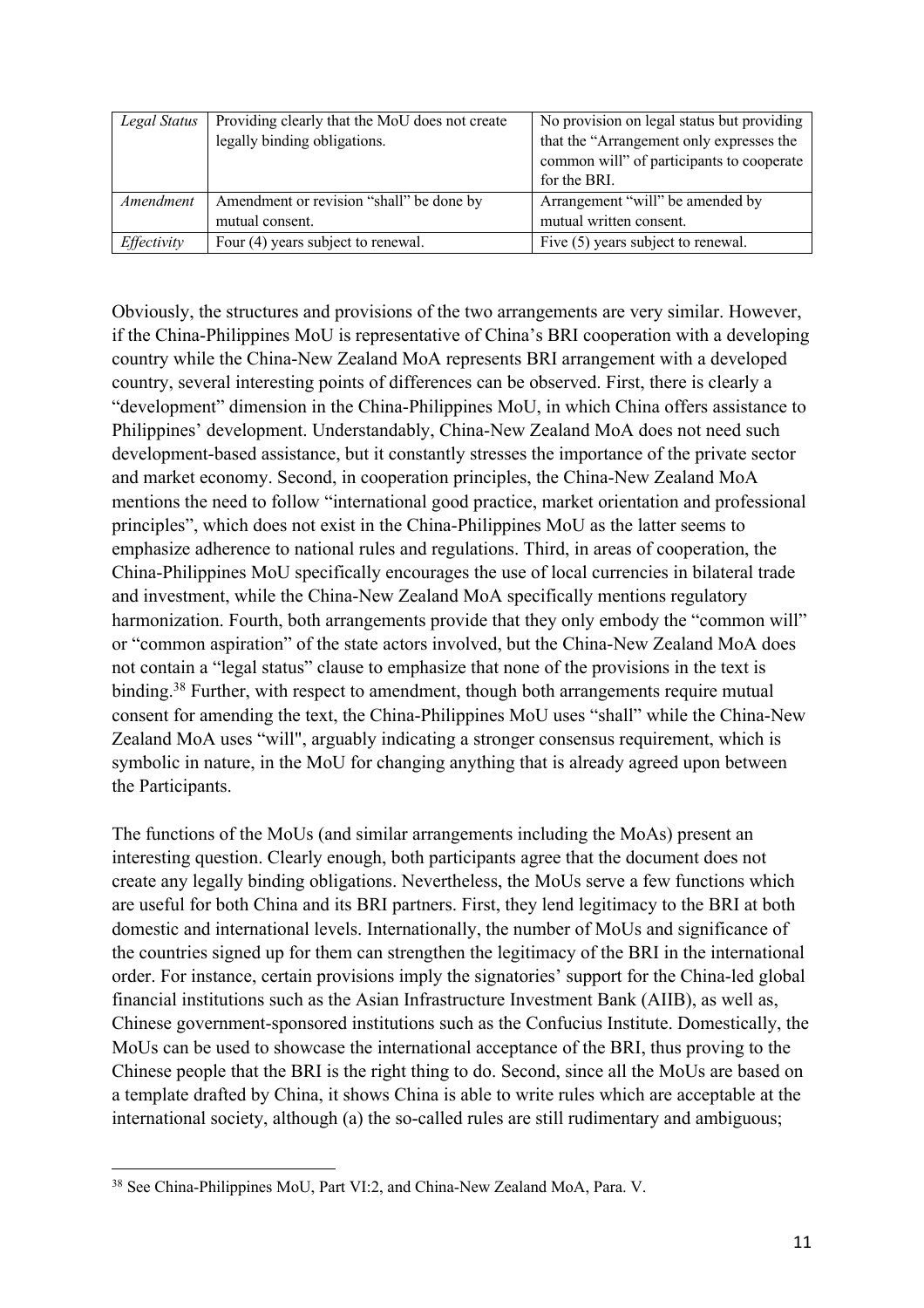and (b) they are not even supposed to be legally binding. Third, at this stage, the purpose of these non-legally binding MoUs is to define the framework for future diplomatic talks. Increasingly, China's economic partners may realize that this is a typical Chinese style in leading international negotiations: China set up the room (the framework), while all its partners may be invited to work together to design the interior details. That is, even in a China-led project, China wishes to be seen as willing to sharing the rule-making power with other countries to "jointly" develop everything, although they might have already subtly influenced by the framework established by a piping China.

## **Concluding Remarks**

 $\overline{a}$ 

The intergovernmental approach for cooperation adopted by China under the BRI, as evidenced in the rather abstract normative documents and dialogue mechanisms, has sent signals to the world about China's philosophy for international cooperation. The philosophy seeks, first of all, to be seen to pursue cooperation for mutual benefits and win-win results under the principles of "wide consultation, joint contribution and shared benefits". Bearing the attributes of mutual trust, openness and inclusiveness, the Chinese approach ostensibly suggests that it takes into account the interests of all parties involved, and will write rules jointly with other parties. Needless to say, this appears to be in stark contrast with how the United States dominates international cooperation.

China's partnership-based, relational approach in ordering bilateral, regional and global economic cooperation may offer an alternative governance model in international relations. Ideally, it features a dominate power which controls the direction of cooperation but is willing to share the power (and responsibility) with other stakeholders to achieve mutual benefits, a system in which the participants do not have to surrender sovereignty as much as they have to do in the America-led liberal international order, and regional economic integration achieved through infrastructure-driven connectivity and an investment-led development model.

However, the aforesaid Chinese approach may be a simple and even naïve "romantic" vision of the story.39 In reality, it is also possible that a realism-driven China may use the BRI to "lure" other countries to support China's hidden agenda of pursuing dominance in the disguise of equal cooperation and mutual benefits. Although a lot of things under the BRI is really happening, its scope is undefined, future is unclear, and the true objectives of China, the driving hand behind it, are hard to verify. The only thing it is clear at this stage is that the BRI cannot be framed through the established lens of the conventional geopolitical strategy

<sup>&</sup>lt;sup>39</sup> See Muthucumaraswamy Sornarajah and Jiangyu Wang, "China, India, and International Law: A Justice Based Vision between the Romantic and Realist Perceptions", *Asian Journal of International Law* (2019) 1-34. The two authors proposed a new analytical framework which views the impact of the rise of China and India through two lenses: the romantic vision and the realist vision. The parties may pursue idealismbased cooperation for mutual trust, benefits and global justice in the romantic vision, but will compete, as rivals, for trade and investment opportunities, resources, influence and leadership of the region and the world in the realist vision.